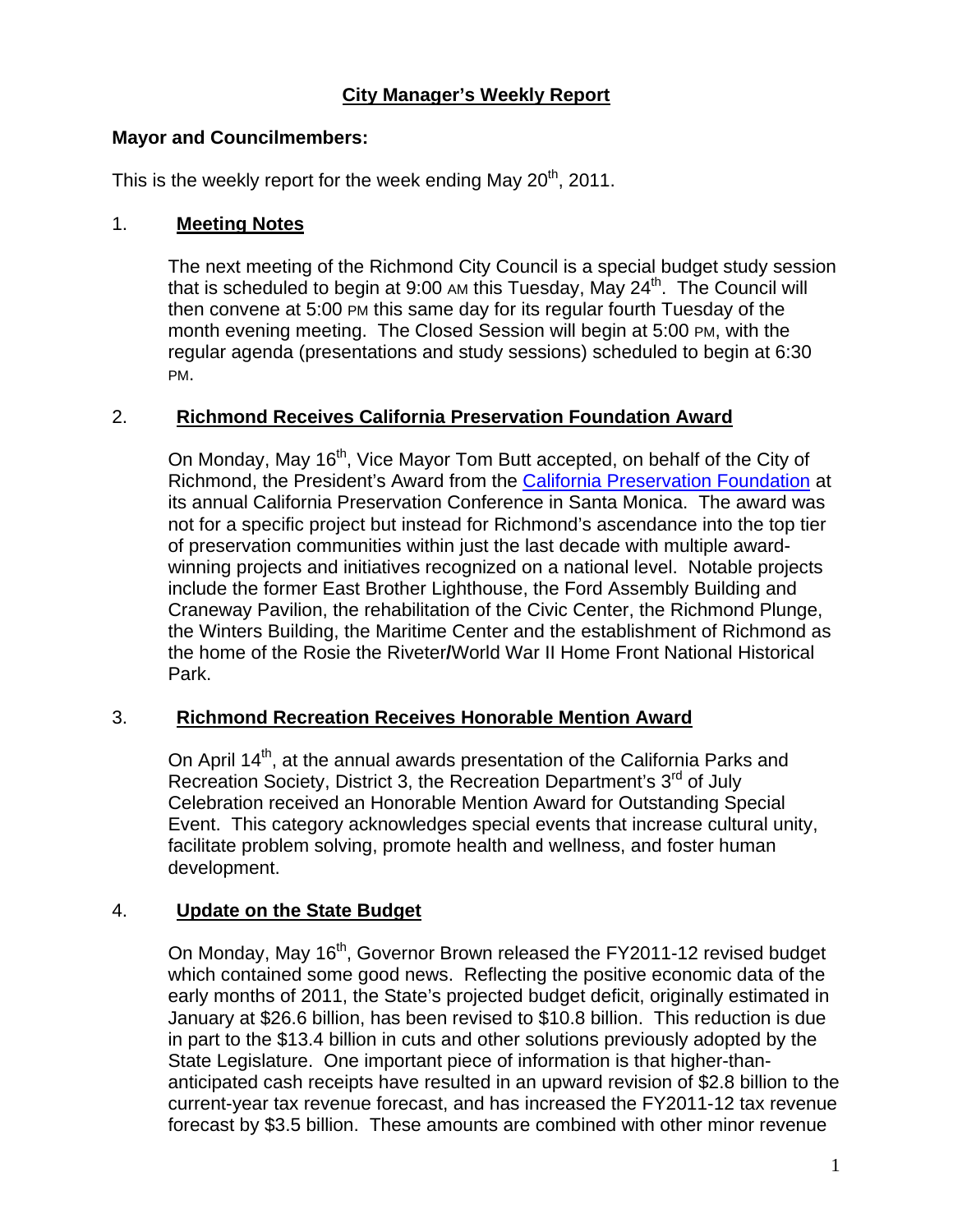adjustments to result in a two-year total increase in revenue forecasts of \$6.6 billion.

Despite the April 28<sup>th</sup> Legislative Counsel Bureau opinion that the Governor's Redevelopment proposal violates the state Constitution, there have been no changes to his proposal to eliminate redevelopment agencies and shift \$1.7 billion for state purposes.

The California Redevelopment Association (CRA) has developed two alternative proposals:

Voluntary State Budget Assistance. Redevelopment agencies would be granted extensions of their project life-spans in exchange for voluntarily contributing to local schools. This proposal could generate approximately \$1 billion for the budget with more funds ongoing.

Redevelopment Reform. SB286, sponsored by Sen. Roderick Wright (D-Los Angeles), is a comprehensive redevelopment reform package that would significantly enhance accountability of redevelopment, limit redevelopment's footprint, and focus redevelopment on key priorities like job-creation, crime reduction, revitalization of rundown and blighted neighborhoods, and toxics cleanup and affordable housing.

Given its comprehensive nature, the measure remains a "work in progress" and additional amendments will be added to the bill to clarify and resolve specific concerns raised by cities and other parties.

Together, these two credible proposals provide responsible and viable alternatives for Legislators to consider when responding to the Governor's elimination proposal.

# 5. **Local Budget Meetings**

City staff, and especially those in the Finance Department, has been working hard to complete the City's proposed FY 2011-12 budget, which will be presented to the City Council at a special study session this Tuesday morning at 9:00 AM. As part of this effort, staff is doing significant public outreach through the Neighborhood Councils. During the month of May, Finance Director Jim Goins, together with members of his staff, the city manager, and various department heads, have made presentations to the Richmond Neighborhood Coordinating Council, and the Marina Bay, Park Plaza, Laurel Park, Pullman, Parchester, Iron Triangle, Belding Woods, North and East, Richmond Heights, and Richmore Village Neighborhood Councils encompassing six separate neighborhood meetings. West County School Superintendent Bruce Harter has also been in attendance at most of these meetings so that he and the city manager can provide information and answer questions about Measures C and D on the June  $7<sup>th</sup>$  ballot. Additional meetings are still ahead for the Richmond Annex and May Valley Neighborhood Councils.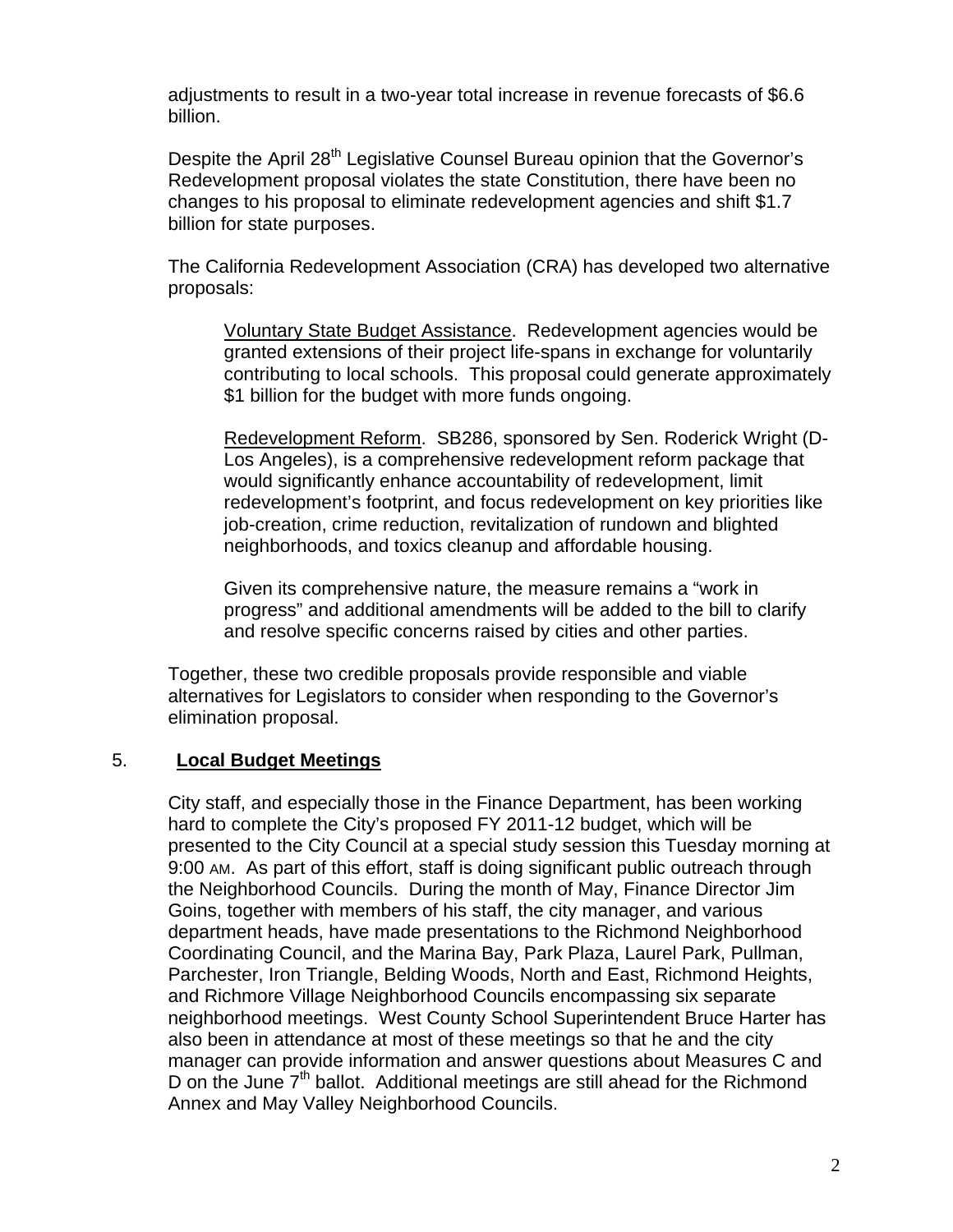### 6. **Police Appreciation by our Local Target Store**

In honor of Police Appreciation Week, our local Target store delivered a gift basket of snacks to the department's break room. Ever since they came to Richmond, Target has been a great supporter of the Richmond Police Department, and helped fund efforts to improve the department's capacity to serve the community. They also are continued partners in many other activities within the community, and regularly support National Night Out and the Police Activities League. Their true "gift basket" is in being a great business community member.

### 7. **YouthWORKS Academic Summary for 2011**

The Youth*WORKS* Academic Program is operated by Straight Talk on Prison (STOP) and was funded in part this past fiscal year by a State Employment Development Department Grant, "Bridges to Success. The program objective was to combine academic support with work experience opportunities and decrease the number of youth dropping out of high school. STOP Executive Director, Mr. Pedro Lespier, and his team of tutors, is to be congratulated for their outstanding work with some of the most at-risk and *IN*-risk youth in our community.

Of the 70 youth enrolled in the Bridges grant, fifty were active in the Academic Program. All have, or will receive summer work experience through the Summer Youth Employment Program. All participants were at no more than 70% of the locally adjusted federal poverty rate (\$27,200 for a household of 4), and a 2.0 GPA, or less. In addition, all participants had significant involvement in the juvenile justice system, or were at risk of such involvement as measured by risk factors they experience in their daily lives.

The Academic Program had outstanding outcomes this past year. The average increase in GPA after three months in the program was a full point, from 1.50 GPA to 2.56; the California High School Exit Examination pass rate was 68% for English and 71% for Math (compared to the school district's average of 39% and 38% respectively for all populations), and; participants increased their attendance at their home school by an average of 15%.

This year's program has the largest number of graduating seniors that we have ever experienced. Case Managers Bouakhay Phongboupha, Chris Karnsouvong, LaKema Sams and Gilbert Pete, with the assistance of Mr. Lespier and the tutors, succeeded in having 26 seniors prepared for graduation this year!

Some of the individual case histories are truly remarkable, and include multiple college scholarship recipients, and offers of admission to the University of California system and to Ivy League schools. Congratulations to the students and to all those who have contributed to this program.

Unfortunately, with the reduced Workforce Investment Act formula funding this year, and the lack of any additional academic funding, the program is scheduled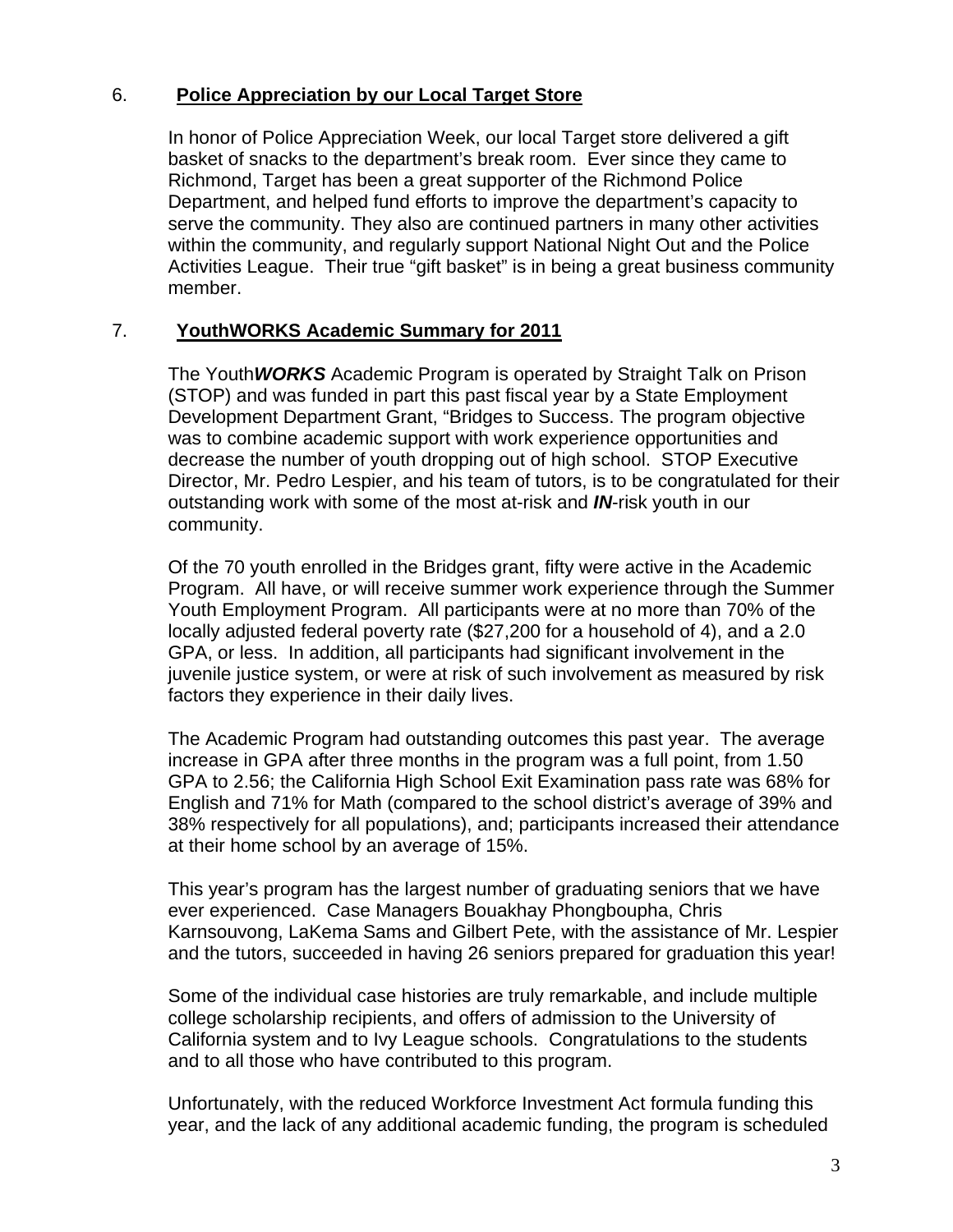for elimination in the upcoming fiscal year. We are working hard to identify alternative sources of funding for this outstanding program.

#### 8. **Richmond Promotes Bicycling as an Everyday Means of Transportation on Bike to Work Day – May 12th and Throughout May**

The City of Richmond's Environmental/Health Initiatives partnered with the East Bay Bicycle Coalition, 511 Contra Costa, SunPower, Building Blocks for Kids, Richmond Bicycle Pedestrian Advisory Committee, Groundwork Richmond, and Richmond Spokes to promote bicycling as a means of transportation this month. On May 12<sup>th</sup>, over 300 bicyclists were counted at the four "Energizer Stations" hosted by groups along key bicycle routes. Stations provided Bike to Work Day bags, refreshments, and other resources to bicyclists. The Environmental/Health Initiatives team is continuing to promote bicycling throughout the month of May, through group bike rides and other activities. View more [Bike to Work photos](http://www.flickr.com/photos/richmondenvironment/sets/72157626618569479/). Find out more about Bike to Work Month at [www.youcanbikethere.com.](http://www.youcanbikethere.com/)

Thanks to Mack 5 and BKF Engineering for their generous donations to Bike to Work Day.

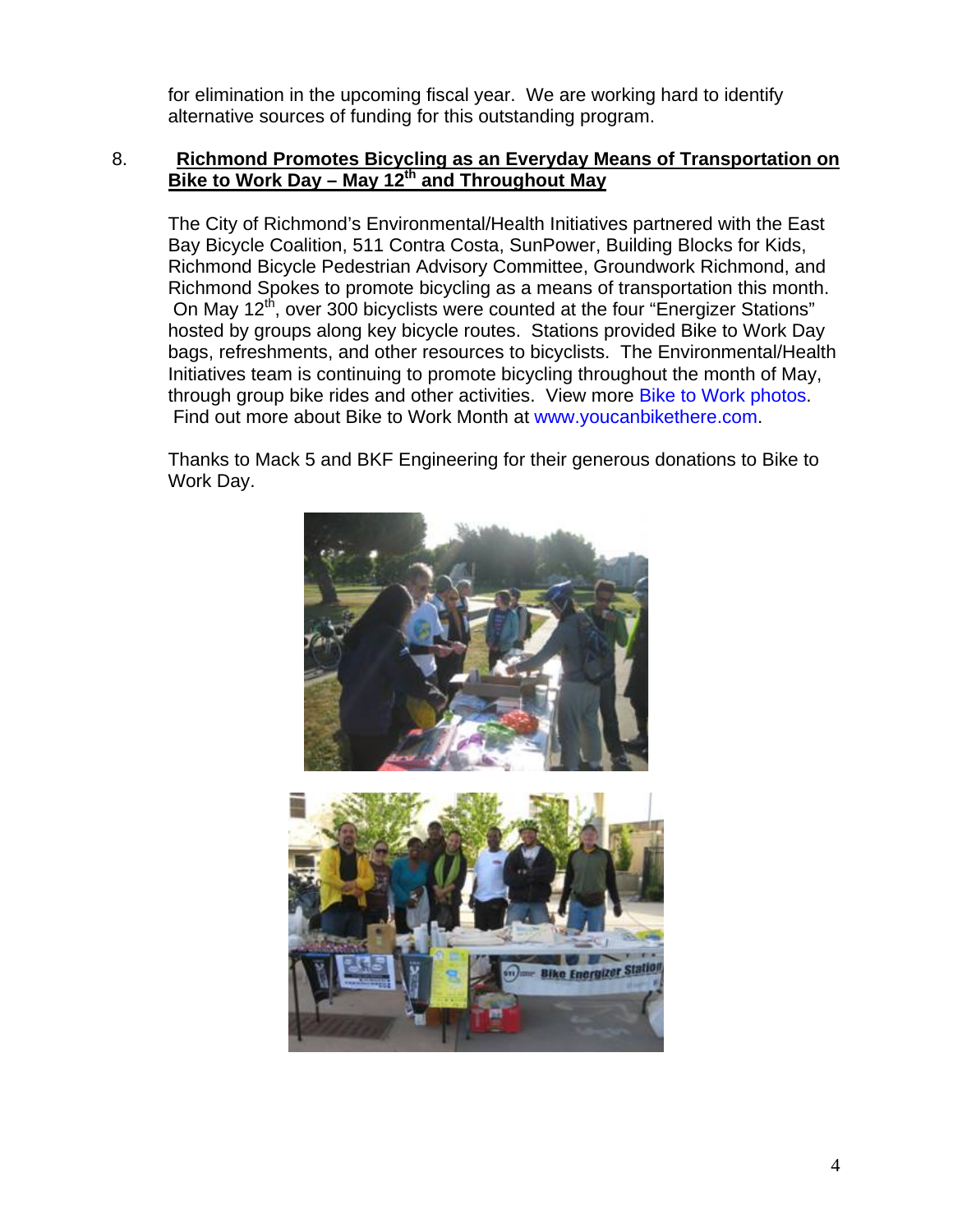

# 9. **Richmond Organizations Whip Up Bicycle Fever with Two-Day Event**

Richmond's Lincoln Elementary School playground and parking lot were turned into a Bike Fiesta on May 21 $st$ , with scores of neighborhood bike riders and dozens of bicycling enthusiasts from throughout the city coming out to celebrate cycling. It was mild mayhem as bike-riding youngsters careened, sometimes on wobbly wheels, around the school grounds dodging bystanders and each other. There were areas to get bikes repaired; the county health department and the Richmond Police Department handed out free helmets; the police department set up an obstacle course to teach bike safety; and there were pedal-powered rides and free smoothies blended by pedal power.

The event was the second in a two-day celebration of biking in Richmond put on by Fix the Cycle, a collaboration between a number of city and county agencies and non-profits including the Building Blocks for Kids Collaborative, the Contra Costa Interfaith Sponsoring Community Organization, the police department, county mental health services and Richmond Spokes, an entrepreneurship training program for young people.

Fix the Cycle aims to encourage bicycling in Richmond and educate people about the health benefits of safe bike riding. On May  $20<sup>th</sup>$ , Fix the Cycle put on a celebration of the life and accomplishments of Marshal "Major" Taylor at the Nevin Community Center. Taylor was a turn-of-the century African-American cyclist whose story is largely unknown, despite the fact that he was hailed as the fastest man in the world by his contemporaries and won the 1899 one-mile track cycling world championship.

Raymond Neuman, a therapist who heads up the county health department's West County Child and Adolescent Services, said Major Taylor is a forgotten hero whose endeavors are relevant today. "Major Taylor is an inspiration. What he accomplished is just coming out and we feel he can be an inspiration to young people. He had to overcome overwhelming challenges without any support and he triumphed," said Neuman.

#### 10. **Public Works Updates**